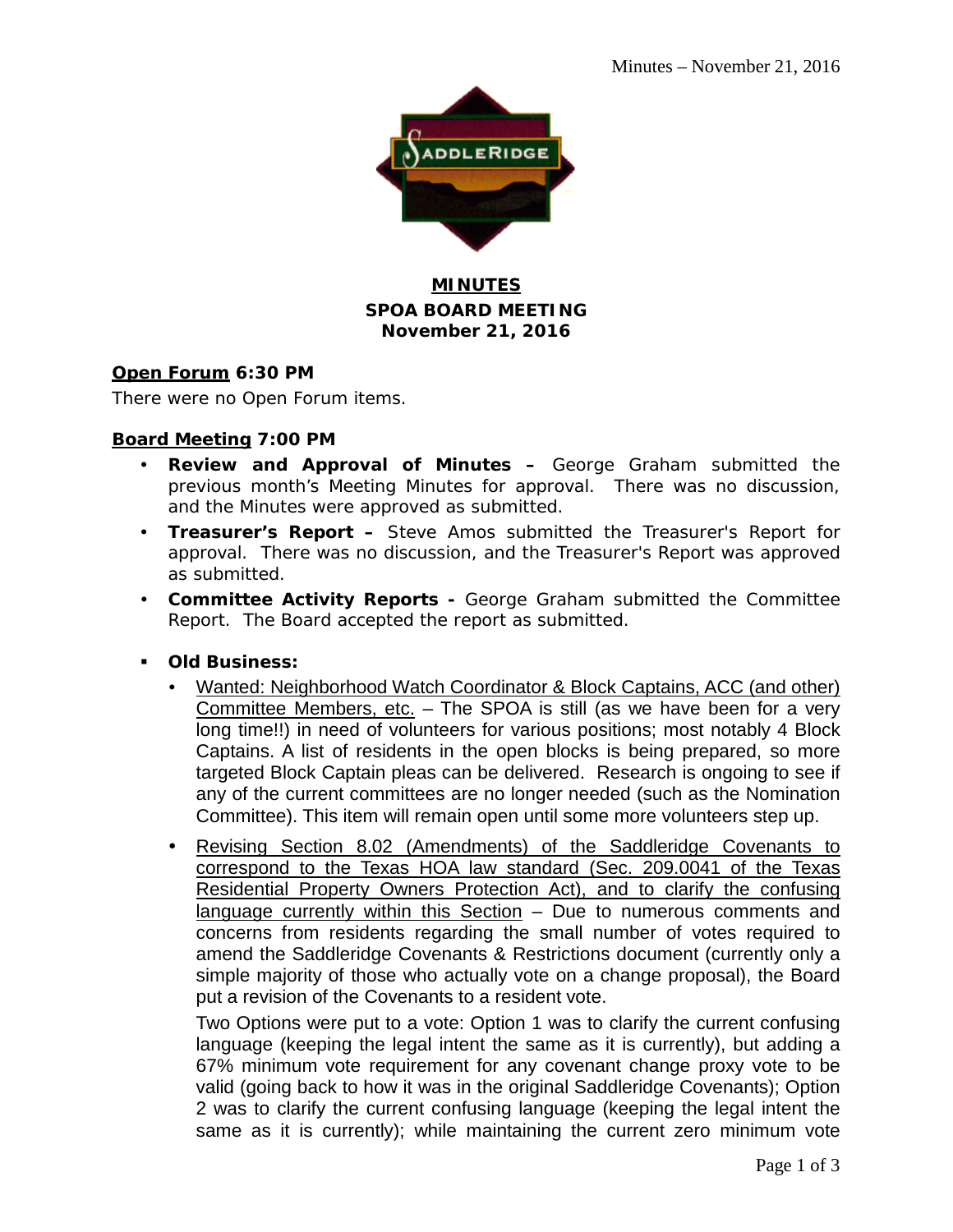requirement for any covenant change proxy vote to be valid.

The ballot packages were mailed out on September 23rd, and residents were given until October 25<sup>th</sup> to return their completed ballots. Weekly voting reminders were sent to residents via email.

Voting results were announced on November 1<sup>st</sup>. Voter turnout was not as robust as hoped, with ballots received representing 117 (56%) of the possible 210 lots. Here are the numbers:

Out of a possible 210 votes:

Voting for Option 1 – 98 votes. Voting for Option 2 – 19 votes.

This calculates to an 84% / 16% margin in favor of Option 1. Therefore, Section 8.02 ("Amendments") of the Saddleridge Covenants & Restrictions will be changed to the Option 1 proposed language, and the revised document will be recorded with the Hays County Clerk, and also posted on the Saddleridge web site.

The Board wants to thank all residents who took part in this democratic process.

This item will now be closed.

• Rocks at the End of Mission Trail Have Been Moved Again – The barriers at the end of Mission Trail have been moved once again, allowing access to Fulton Ranch Road; but this time only enough for motorcycles to pass. This of course results in strangers cutting through Sadderidge on their way to wherever. The Board purchased 4 large stone blocks to shore up the rock blockades already there. However, this turned out to be only a short-term remedy; as the perpetrators then moved down a few feet and made a new path by cutting the fence and clearing the cedar scrub. This new path was plugged with more rocks thanks to resident John Koenreich, his tractor, and his large supply of yard rocks. The perps then did it again a few feet down from the previous incursion. The two people doing this were identified, and a complaint was filed with the Hays County Sheriff. Note that even after intervention by the Deputies, one of the previous trespassers is still cutting through the area, only this time through a resident's private property.

Update: After a slight lull in the number of cut-throughs, they are picking up once again. We are still waiting on the County to install a guardrail at the end of the cul-de-sac as soon as a crew is available. This blockade should hopefully slow down the cut-through traffic. We ask residents to keep an eye out, and call the Deputies if you see anyone coming from that area that doesn't look "Saddleridge" (so far, it has been ratty small motorbikes without any license tags). This item will remain open.

- **New Business:**
	- SPOA Board Election Results The 2017 SPOA Board Election is in the books. Once again, as expected, we had no new residents stepping up for a position. Luckily however, all four of the 2016 Board Members decided to stick it out for another year. With an uncontested election, its no surprise that the 2017 Board will be the same as the 2016 Board! This item will now be closed until next year's election.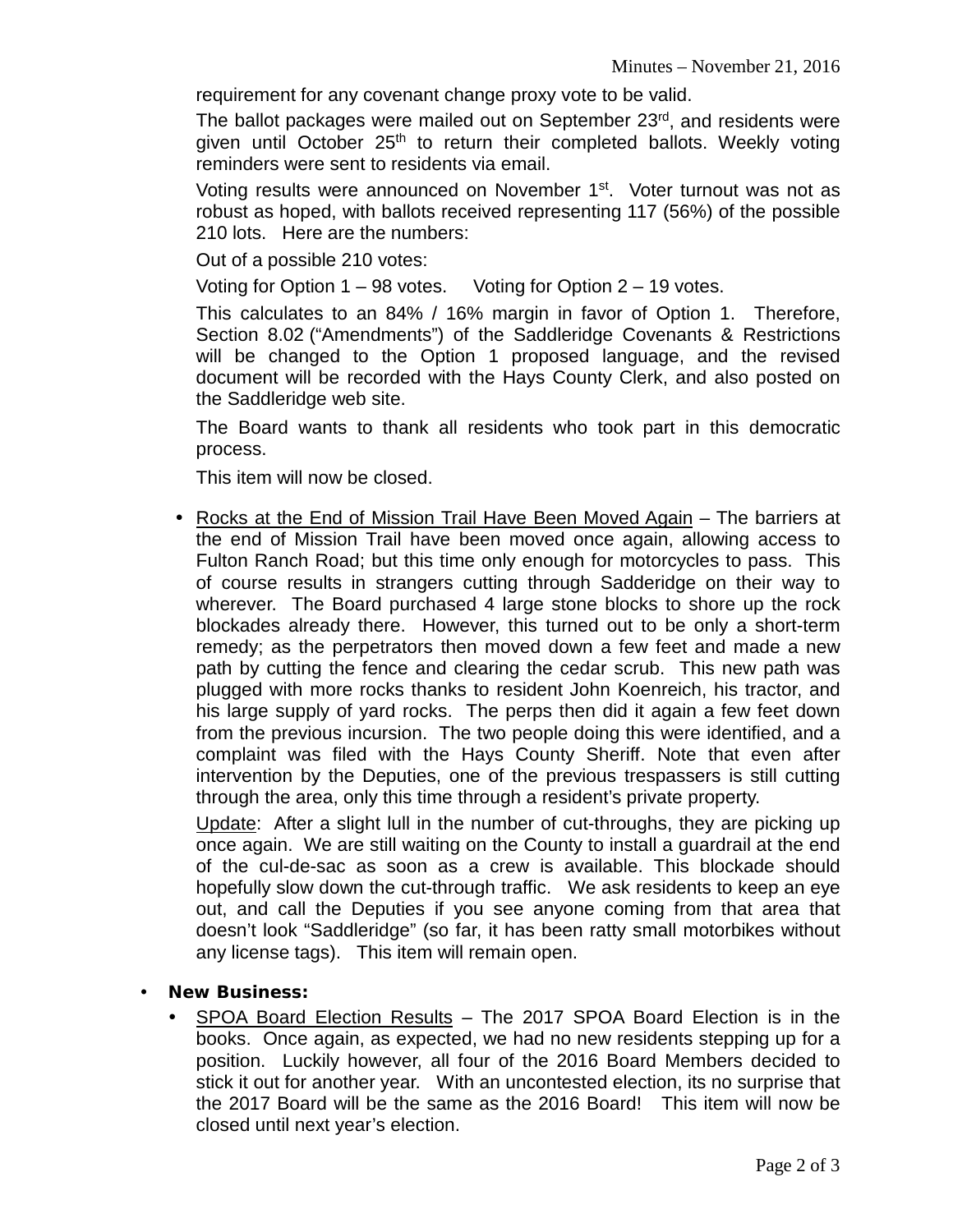Clubhouse Basketball Court Surface Worn – A resident has notified the Board that our Basketball half-court is getting in bad shape; and after looking for ourselves, we agree. Since more younger-folks-with-children have been moving to Saddleridge in the past few years, the court is getting more use; and this use and age has taken its toll.

It was also noticed that certain folks have been driving their ATV's and 4 wheelers on the court. This does not help things!! Note that in the future, charges will be filed with the Deputies for anyone driving any motorized vehicle on the court.

Bids for restoring/resurfacing will be requested from local contractors.

This item will remain open.

The meeting was adjourned at 7:10 PM.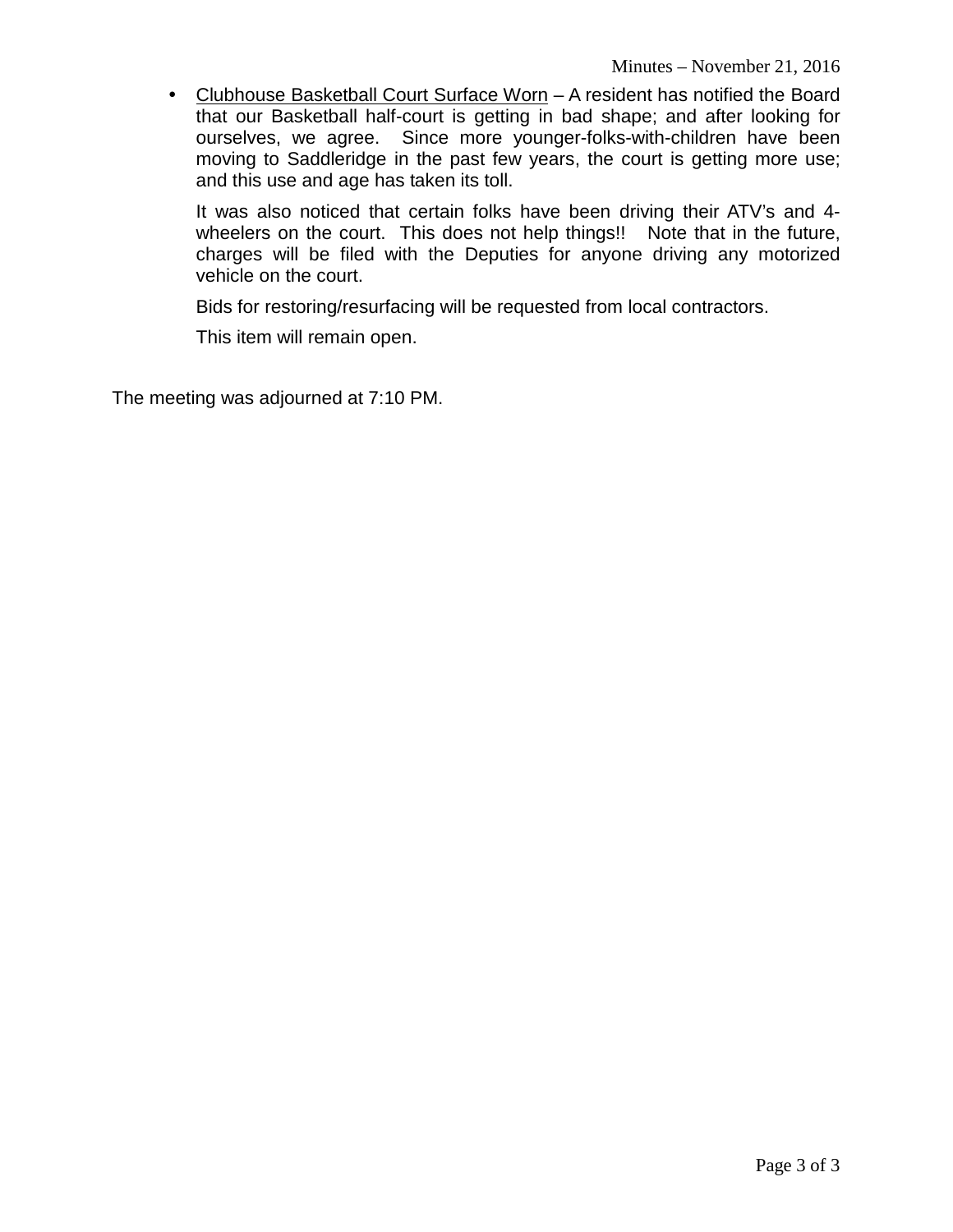11/04/16 **Cash Basis** 

## **SPOA Balance Sheet** As of October 31, 2016

|                                           | Oct 31, 16   | Oct 31, 15 | \$ Change   |
|-------------------------------------------|--------------|------------|-------------|
| <b>ASSETS</b>                             |              |            |             |
| <b>Current Assets</b>                     |              |            |             |
| Checking/Savings                          |              |            |             |
| Ozona CD #305501                          | 25.334.79    | 25,284.03  | 50.76       |
| Ozona CD #305552                          | 25,314.60    | 25.264.71  | 49.89       |
| <b>Ozona Checking</b>                     | 7,198.78     | 9,971.90   | $-2,773.12$ |
| <b>Ozona Money Market</b>                 | 41.543.24    | 41,501.59  | 41.65       |
| <b>Total Checking/Savings</b>             | 99.391.41    | 102.022.23 | $-2.630.82$ |
| <b>Accounts Receivable</b>                |              |            |             |
| <b>Accounts Receivable</b>                | $-200.00$    | 0.00       | $-200.00$   |
| <b>Total Accounts Receivable</b>          | $-200.00$    | 0.00       | $-200.00$   |
| <b>Total Current Assets</b>               | 99.191.41    | 102.022.23 | $-2,830.82$ |
| <b>Other Assets</b>                       |              |            |             |
| <b>Saddleridge Property</b>               | 80.500.00    | 80.500.00  | 0.00        |
| <b>Total Other Assets</b>                 | 80,500.00    | 80,500.00  | 0.00        |
| <b>TOTAL ASSETS</b>                       | 179,691.41   | 182,522.23 | $-2,830.82$ |
| <b>LIABILITIES &amp; EQUITY</b><br>Equity |              |            |             |
| <b>Opening Balance Equity</b>             | 110,823.40   | 110.823.40 | 0.00        |
| <b>Retained Earnings</b>                  | 79.463.24    | 71.601.85  | 7.861.39    |
| <b>Net Income</b>                         | $-10.595.23$ | 96.98      | -10,692.21  |
| <b>Total Equity</b>                       | 179,691.41   | 182,522.23 | $-2,830.82$ |
| <b>TOTAL LIABILITIES &amp; EQUITY</b>     | 179,691.41   | 182,522.23 | $-2.830.82$ |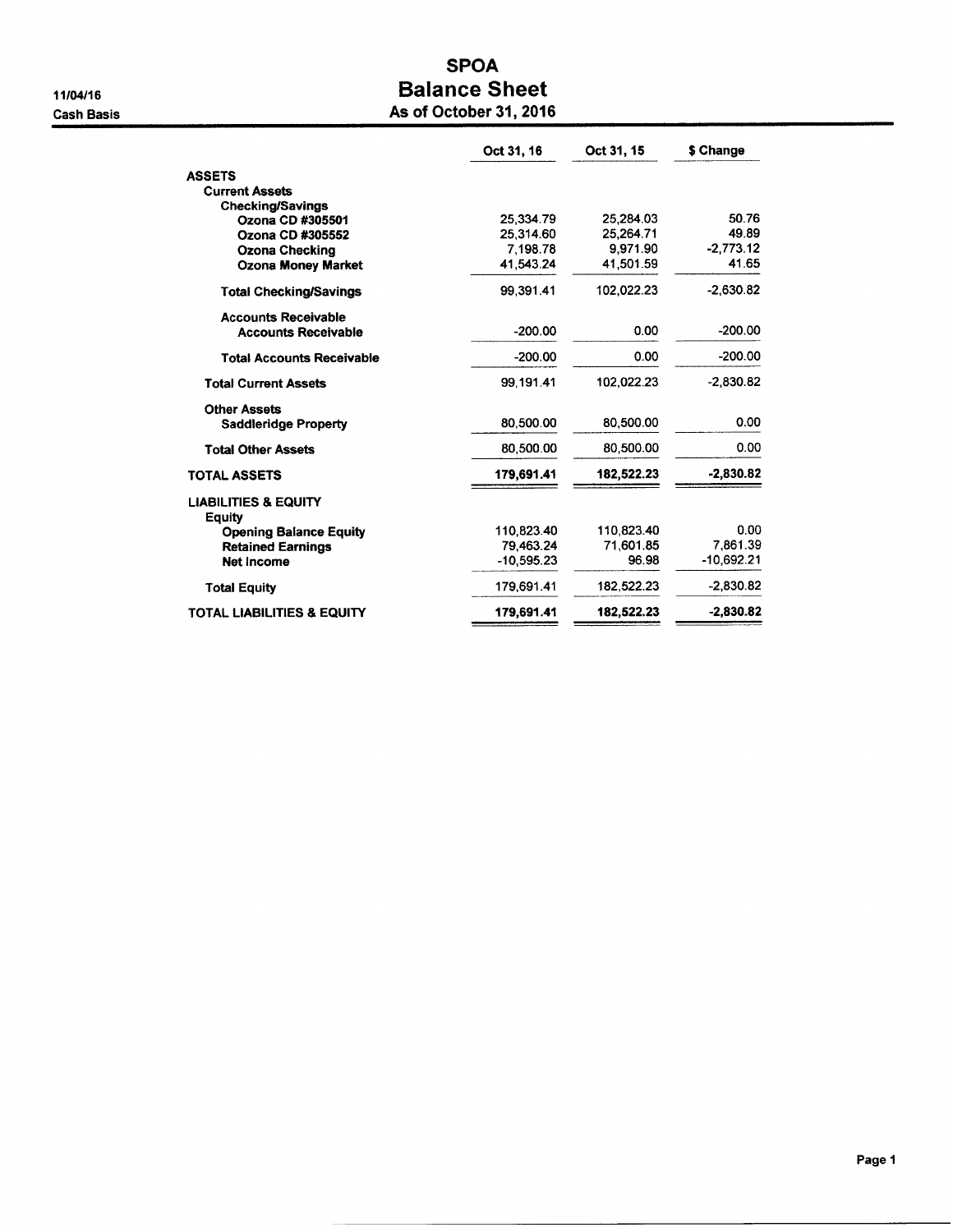$3:04$  PM

11/04/16

**Cash Basis** 

# **Saddleridge Property Owners Association** Profit & Loss Budget vs. Actual<br>January through October 2016

|                                                                | Jan - Oct 16     | <b>Budget</b> | \$ Over Budget |
|----------------------------------------------------------------|------------------|---------------|----------------|
| <b>Ordinary Income/Expense</b>                                 |                  |               |                |
| Income<br><b>Clubhouse Usage Fee</b>                           | 400.00           | 350.00        | 50.00          |
| <b>HOA Dues Collected</b>                                      | 11,232.00        | 192.00        | 11.040.00      |
| <b>Interest Assessed Fees</b>                                  | 61.72            | 10.00         | 51.72          |
| Interest Income                                                | 127.42           | 120.00        | 7.42           |
| <b>Resale Cert. Fee</b>                                        | 350.00           | 600.00        | $-250.00$      |
| <b>Transfer Fees</b>                                           | 250.00           | 500.00        | $-250.00$      |
| <b>Total Income</b>                                            | 12,421.14        | 1,772.00      | 10.649.14      |
| <b>Expense</b>                                                 |                  |               |                |
| <b>Accounting</b>                                              |                  |               |                |
| <b>Accounting-Bookkeeper</b>                                   | 1,750.00         | 1,750.00      | 0.00           |
| <b>Total Accounting</b>                                        | 1,750.00         | 1,750.00      | 0.00           |
| <b>Annual Septic Contract</b>                                  | 0.00             | 245.00        | $-245.00$      |
| <b>Bank Charges</b>                                            |                  |               | 0.00           |
| <b>Safe Deposit Box</b>                                        | 40.00<br>5.00    | 40.00         |                |
| <b>Service Charges</b>                                         |                  |               |                |
| <b>Total Bank Charges</b>                                      | 45.00            | 40.00         | 5.00           |
| <b>Clubhouse Expenses</b>                                      |                  |               |                |
| Cleaning                                                       | 450.00           | 500.00        | $-50.00$       |
| <b>Cleaning Supplies</b>                                       | 12.10            | 50.00         | $-37.90$       |
| <b>Heating and AC</b>                                          | 0.00             | 500.00        | $-500.00$      |
| Insurance                                                      | 373.70           | 361.00        | 12.70          |
| Lighting                                                       | 14.05            |               |                |
| <b>Misc</b>                                                    | 287.41           |               |                |
| <b>Pest Control</b>                                            | 308.52           | 411.36        | -102.84        |
| <b>Plumbing Repairs</b>                                        | 426.54<br>245.00 | 485.00        | $-240.00$      |
| <b>Septic Cleaning and Service</b>                             | 360.03           | 344.02        | 16.01          |
| <b>Trash</b>                                                   | 82.78            |               |                |
| <b>Wellhouse Expenses</b><br><b>Clubhouse Expenses - Other</b> | 4,200.00         |               |                |
| <b>Total Clubhouse Expenses</b>                                | 6,760.13         | 2,651.38      | 4,108.75       |
| <b>Food for Saddleridge Meetings</b>                           |                  |               |                |
| Food for Annual BBQ                                            | 468.53           | 450.00        | 18.53          |
| Neighborhood Watch                                             | 321.76           | 540.00        | $-218.24$      |
|                                                                |                  |               |                |
| <b>Total Food for Saddleridge Meetings</b>                     | 790.29           | 990.00        | $-199.71$      |
| <b>Improvements</b>                                            |                  |               |                |
| Landscaping                                                    | 103.88           |               |                |
| Lighting<br><b>Landscaping - Other</b>                         | 3,943.20         |               |                |
| <b>Total Landscaping</b>                                       | 4.047.08         |               |                |
| Other                                                          | 0.00             | 200.00        | $-200.00$      |
| <b>Total Improvements</b>                                      | 4,047.08         | 200.00        | 3,847.08       |
| <b>Insurance-HOA Liability</b>                                 | 727.00           | 730.00        | -3.00          |
| Insurance, D&O                                                 | 3,057.00         | 2.445.00      | 612.00         |
| <b>Lawn Maintenance</b>                                        | 1,842.92         | 2,218.64      | $-375.72$      |
| <b>Legal-Attorney Fees</b>                                     | 0.00             | 325.00        | $-325.00$      |
| Mailings                                                       | 56.40            | 315.00        | $-258.60$      |
| <b>Miscellaneous</b>                                           |                  |               |                |
| <b>Legal Records</b>                                           | 0.00             | 91.00         | $-91.00$       |
| <b>Office Supplies</b>                                         | 24.00            | 230.00        | $-206.00$      |
| <b>Printer Cart.</b>                                           | 0.00             | 60.00         | $-60.00$       |
| <b>Software</b>                                                | 264.95           |               |                |
| <b>Website Domain</b>                                          | 0.00             | 60.00         | $-60.00$       |
| <b>Website Hosting Fee</b>                                     | 179.40           | 180.00        | $-0.60$        |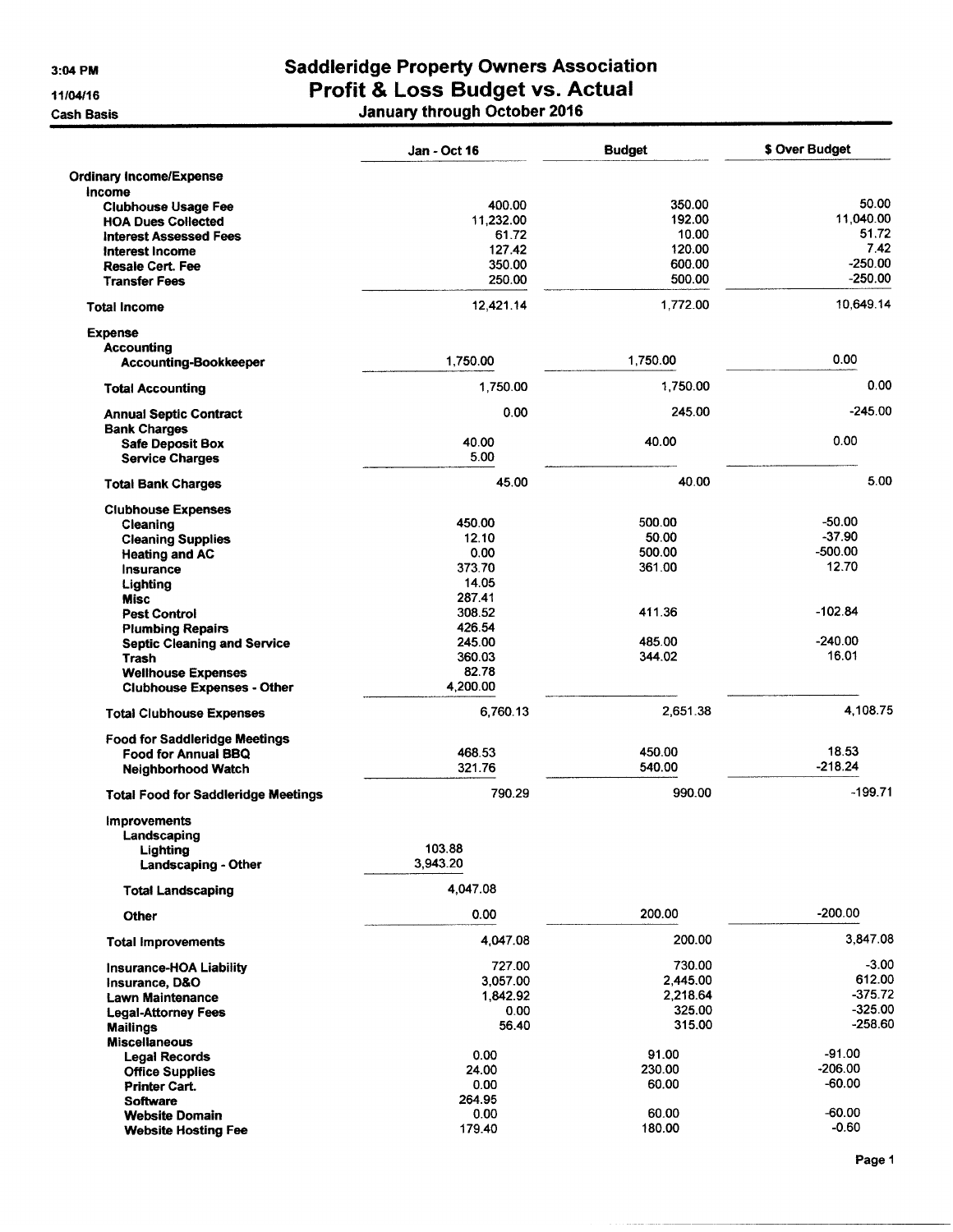3:04 PM

11/04/16

**Cash Basis** 

# **Saddleridge Property Owners Association** Profit & Loss Budget vs. Actual<br>January through October 2016

|                                     | <b>Jan - Oct 16</b> | <b>Budget</b> | \$ Over Budget |
|-------------------------------------|---------------------|---------------|----------------|
| <b>Miscellaneous - Other</b>        | 182.90              |               |                |
| <b>Total Miscellaneous</b>          | 651.25              | 621.00        | 30.25          |
| <b>PEC Electricity</b>              | 1.318.04            | 1.748.08      | $-430.04$      |
| <b>Reconciliation Discrepancies</b> | 0.00                | 0.00          | 0.00           |
| <b>Taxes</b>                        | 1.971.26            | 2,000.00      | $-28.74$       |
| <b>Webpage Fees</b>                 | 0.00                | 119.40        | $-119.40$      |
| <b>Total Expense</b>                | 23.016.37           | 16,398.50     | 6,617.87       |
| <b>Net Ordinary Income</b>          | $-10.595.23$        | $-14.626.50$  | 4.031.27       |
| Net Income                          | $-10,595.23$        | -14,626.50    | 4,031.27       |
|                                     |                     |               |                |

 $\mathcal{L}$